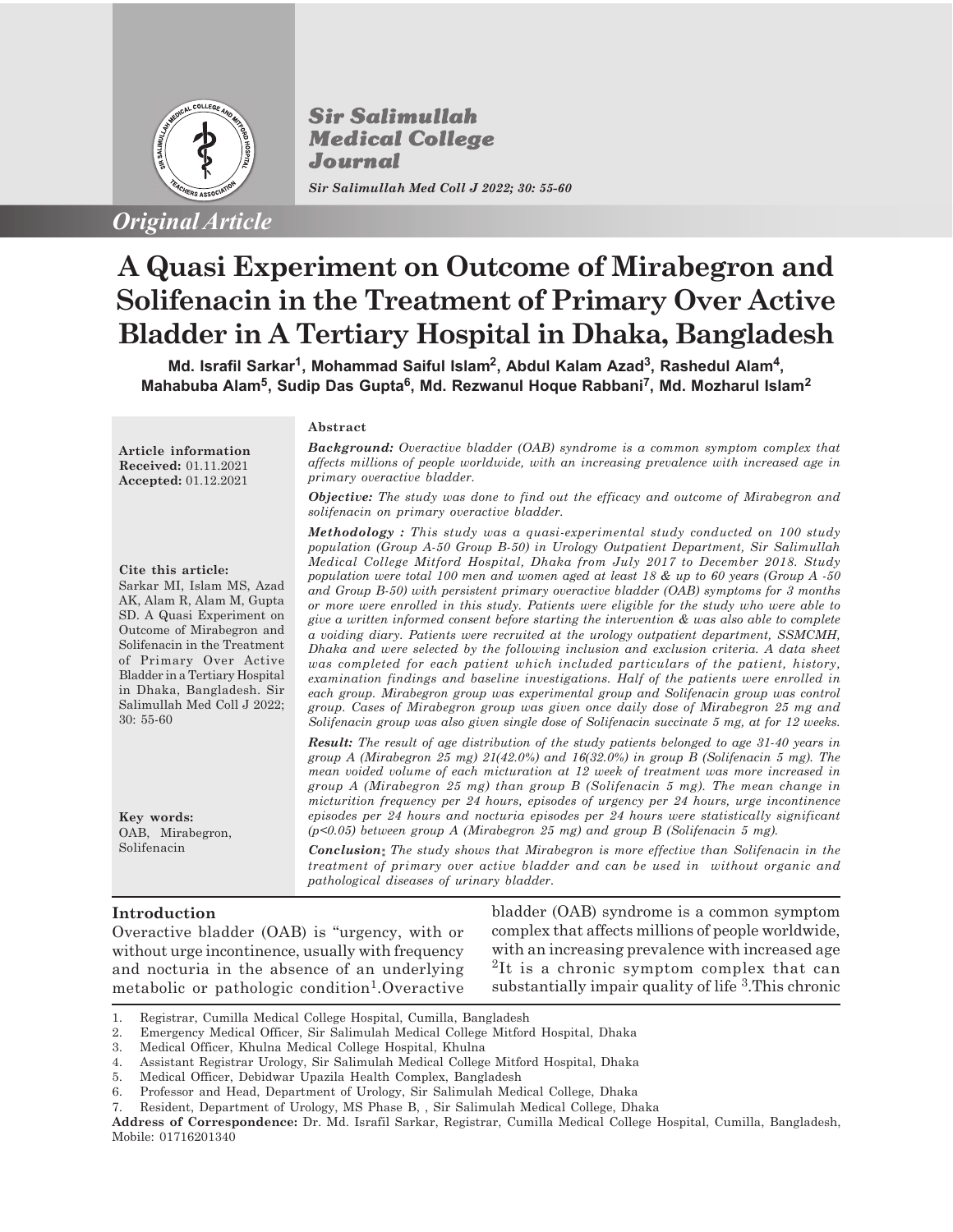condition affects both men and women, with slightly more prevalent in women<sup>4</sup>. Treatment approaches for OAB include behavioral modification, pharmacological and surgical therapy<sup>5</sup>. In recent decades OAB was treated by some antimuscarinic agents like solifenacin a newer antimuscarinic agent which has proved to be bladder selective and M3 receptor selective. It is a long acting muscarinic receptor antagonist and is metabolized by the cytochrome  $P450$  system<sup>6</sup>. But anticholenargic like solifenacin also causes some anticholenargic adverse effects such as dry mouth, constipation, nausea, upper abdominal pain, headache, UTI, blurred vision which along with lack of efficacy, is the most frequently cited reason for discontinuation of antimuscarinic treatment<sup>7</sup> . Different investigators define OAB in different ways the international Continence Society, (ICS) committee defined Overactive bladder (OAB) as urgency, with or without urge incontinence usually with frequency and nocturia<sup>8</sup>. It occurs as a result of involuntary detrusor contractions during bladder filling <sup>9</sup>. Overactive bladder (OAB) is a symptom complex that is characterized by urinary urgency, with or without urgency-associated urinary incontinence.

OAB is often associated with urinary frequency and nocturia in the absence of pathologic or metabolic conditions that may cause or mimic OAB, such as urinary tract infections, polyuria, transitional cell carcinoma, underlying neurologic abnormalities, and certain drug treatment $10$ .

## **Methodology**

This study was a quasi-experimental study conducted on 100 study population( group A-50 Group B-50) in urology outpatient department, Sir Salimullah Medical College Mitford Hospital, Dhaka from July 2017 to December 2018.Study population was total 100 men and women aged at least 18 & up to 60 years with persistent primary overactive bladder (OAB) symptoms for 3 months or more were enrolled in this study.Patients were eligible for the study who were able to give a written informed consent before starting the intervention & was also able to complete a voiding diary. Sample Technique: After proper evaluation based on history, clinical examination and other investigations, patients were diagnosed as primary over active bladder in the out-patient Department of Urology, SSMCMH. Patients who fulfilled the selection criteria were randomized into two groups. One group (Group-A) was the odd number of the patients were treated with Mirabegron and another group (Group -B) even number of the patients were treated with Solifenacin. In this way patients were selected as Group –A (Mirabegron 25mg) and Group –B (Solifenacin 5 mg). Selection criteria: Patients were recruited at the urology outpatient department, SSMCMH, Dhaka and were selected by the following inclusion and exclusion criteria. Inclusion criteria: The patients fulfilling the following criteria was selected for this study-Male or female aged 18-60 years with persistent OAB symptoms  $\geq$ 3 months who were able to complete the voiding diary correctly , an average of  $\geq 8$ micturition per 24 hours. An average of  $\geq 1$  urgency episode per 24 hours. An average of  $\geq 1$  nocturia episode per 24 hours. Exclusion criteria: Stress or mixed urinary incontinence, Neurological cause of abnormal detrusor activity. Pregnant and lactating women or those who intended to become pregnant during the study. Clinically significant bladder outflow obstruction (PVR >100 ml), symptomatic urinary tract infection, bladder stones, diabetic neuropathy. Significant hepatic, renal or other medical diseases. Previous pelvic radiation therapy for malignant disease of the pelvic organs. Patients with urinary retention, uncontrolled narrow angle glaucoma. Patients with severe uncontrolled hypertension which is defined as a sitting average systolic blood pressure  $\geq 180$ mmHg and /or average diastolic blood pressure  $\geq$ 110 mmHg.

**Procedure:** This study was conducted in the department of Urology, SSMCMH, Dhaka from July 2017 to December 2018. The study sample was selected on the basis of selection criteria from the patients attended in the outpatient department of Urology, SSMCMH, Dhaka.

**Data collection**: A data sheet was completed for each patient which included particulars of the patient, history, examination findings and baseline investigations. Half of the patients were enrolled in each group. Mirabegron group was experimental group and Solifenacin group was control group. Cases of Mirabegron group was given once daily dose of Mirabegron 25 mg and Solifenacin group was also given single dose of Solifenacin succinate 5 mg, at for 12 week. The study subjects were selected on the basis of selection criteria from the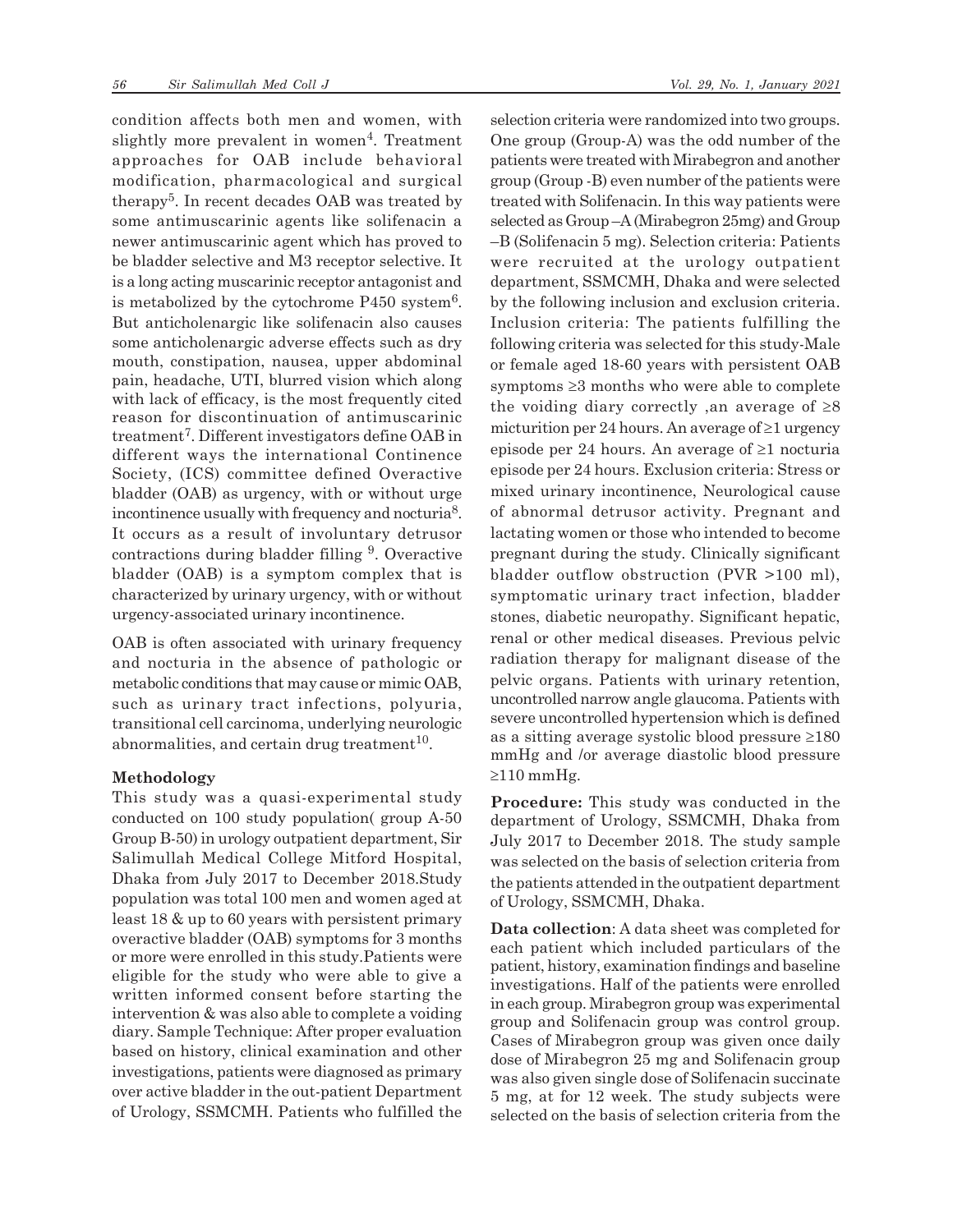patients attending the outpatient department of Urology, SSMCMH, Dhaka. The demographic information, history, examination findings, investigation reports and outcome of treatment of all the study subjects was recorded in the data collection sheet.

**Data processing and data analysis**: Statistical analyses were carried out by using the Statistical Package for Social Sciences version 23.0 for Windows (SPSS Inc., Chicago, Illinois, USA. Ethical consideration: Prior to commencement of this study, the Ethical Clearance Board approved the research protocol. All the patients included in this study were informed about the nature, risk and benefit about the study and written informed consent was taken.

# **Result**

Table I shows age distribution of the study patients, it was observed that majority of the (42.0%) patients belonged to age 31-40 years in group A (Mirabegron 25 mg) and 16(32.0%) in group B (Solifenacin 5 mg). The mean age was found 36.7±10.7 years in group A and 38.5±10.9 years in group B. The mean age difference was not statistically significant (p>0.05) between two groups. (Group A= Mirabegron 25 mg Group B= Solifenacin 5 mg) (Table I)

Table II shows that mean change in micturition frequency per 24 hours, episodes of urgency per 24 hours, urge incontinence episodes per 24 hours and nocturia episodes per 24 hours were statistically significant  $(p<0.05)$  between group A (Mirabegron 25 mg) and group B(Solifenacin 5 mg). (Table II)

| Age (years) | Group $A(n=50)$ |                 | Group $B(n=50)$ |      | P value             |
|-------------|-----------------|-----------------|-----------------|------|---------------------|
|             | n               | $\%$            | n               | $\%$ |                     |
| $\leq 20$   | 7               | 14.0            | $\overline{2}$  | 4.0  |                     |
| $21-30$     | 8               | 16.0            | 12              | 24.0 |                     |
| 31-40       | 21              | 42.0            | 16              | 32.0 |                     |
| $41 - 50$   | 12              | 24.0            | 12              | 24.0 |                     |
| 51-60       | $\overline{2}$  | 4.0             | 8               | 16.0 |                     |
| Mean±SD     |                 | $36.7 \pm 10.7$ | $38.5 \pm 10.9$ |      | 0.416 <sup>ns</sup> |

**Table I** *Age distribution of the study population (n=100)*

ns= not significant

P value reached from unpaired t-test

## **Table II**

*Mean change from baseline to after 12 weeks of treatment.*

| Variables                               | Group-A $(n=47)$     | Group- $B(n=45)$ | p value             |
|-----------------------------------------|----------------------|------------------|---------------------|
|                                         | Mean <sup>+</sup> SD | $Mean \pm SD$    |                     |
| Micturition frequency per 24 hours      | $4.32 \pm 1.58$      | $2.73 \pm 1.37$  | 0.001 <sup>s</sup>  |
| Episodes of urgency per 24 hours        | $2.51 \pm 0.98$      | $1.73 \pm 0.58$  | 0.001 <sup>s</sup>  |
| Urge incontinence episodes per 24 hours | $1.94 \pm 0.48$      | $1.51 + 0.55$    | 0.001 <sup>s</sup>  |
| Nocturia episodes per 24 hours          | $1.89 \pm 0.43$      | $1.51 \pm 0.66$  | 0.002 <sup>s</sup>  |
| Voided volume of each micturation (ml)  | $-67.66 \pm 30.38$   | $-57.56 + 25.40$ | 0.088 <sup>ns</sup> |
| Pad usage per 24 hours                  | $0.93 \pm 0.89$      | $0.31 \pm 2.39$  | 0.099 <sup>ns</sup> |

s= significant, ns= not significant

P value reached from unpaired t-test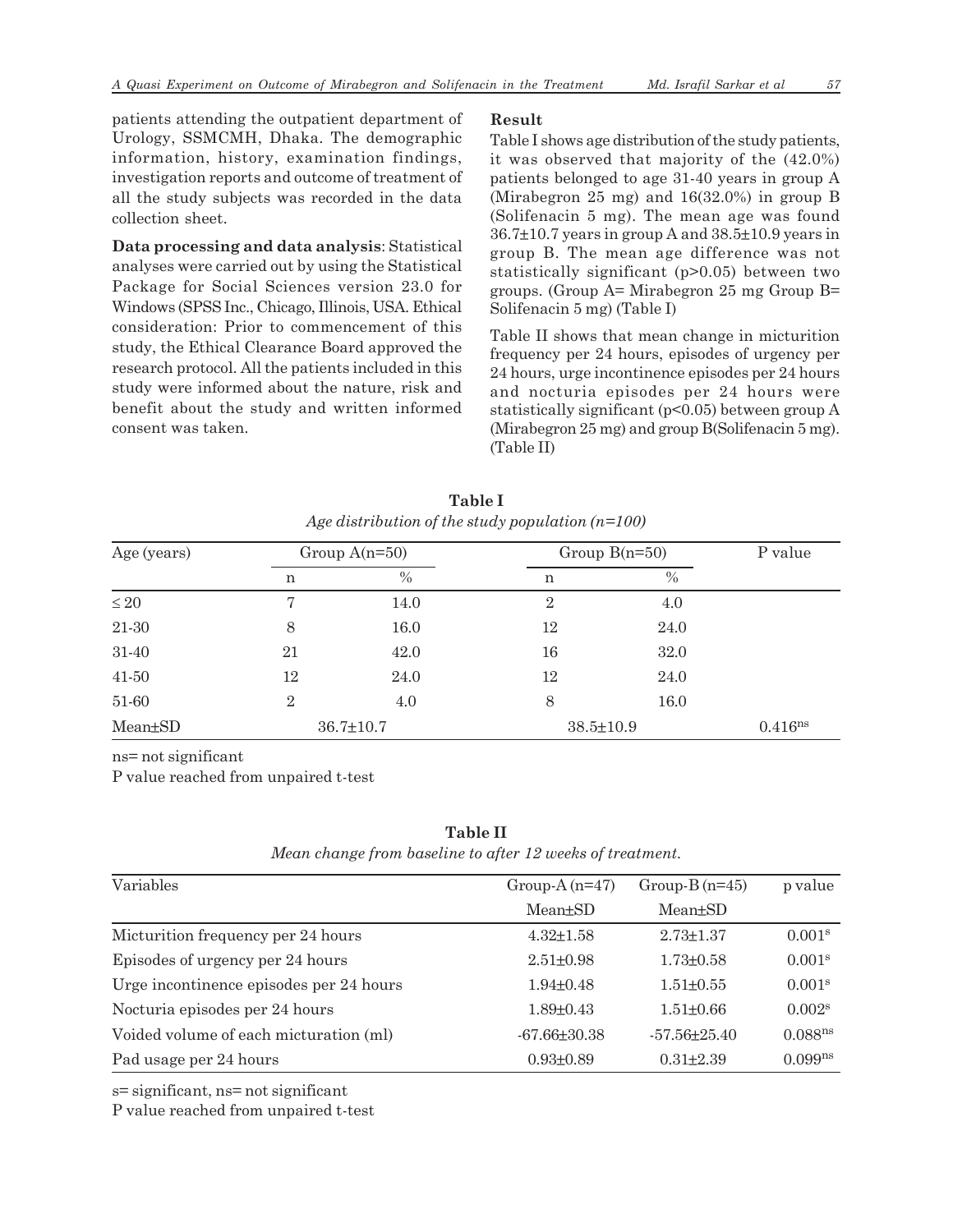Figure 1 shows mean voided volume of each micturation at 12 week of treatment was more increased in group A (Mirabegron 25 mg) than group B (Solifenacin 5 mg).



**Fig.-1:** *Bar diagram shows mean voided volume of each micturation baseline and at 12 weeks.*

## **Discussion**

This quasi-experimental study was conducted in urology outpatient department, Sir Salimullah Medical College Mitford Hospital, Dhaka from July 2017 to December 2018.

A total 100 cases were initially enrolled in this study. Among them 50 cases were treated with Mirabegron 25 mg and 50 cases were treated with Solifenacin 5 mg tablet once daily for 3 months. Then the patients were followed up at  $1<sup>st</sup>$  week and 12th week and compared between two groups. At 12th week follow up 3 cases were lost in group A (Mirabegron 25 mg) and 5 cases were lost for follow up in group B (Solifenacin 5 mg).

In present study the mean age was found 36.7±10.7 years in group A (Mirabegron 25 mg) and 38.5±10.9 years in group B (Solifenacin 5 mg) (Table I). Higher mean age was observed by Batista et al.<sup>11</sup> (2015), Wagg et al.<sup>12</sup> (2014) and Khullar et al.<sup>13</sup> (2013). The higher mean age may be due to geographical variations, racial, ethnic differences, and genetic causes may have significant influence on overactive bladder in their study subjects.11-13

The present study shows that mean micturition frequency per 24 hours - at  $12<sup>th</sup>$  week follow up was statistically significant (p<0.05) within the both group (group A & group B) compared with baseline . Similar decrease was observed at Scaldazza and Morosetti<sup>14</sup> (2016). Some authors Yamaguchi et al.<sup>15</sup> (2014) and Wagg et al.<sup>17</sup> (2014) have found the primary efficacy measure showed a statistically significant reduction from baseline in mean micturition frequency with mirabegron compared with placebo and majority of the findings are consistent with the present study regarding the reduction of frequency of micturitions in 24 hours.12,14,15

This study shows mean change in micturition frequency per 24 hours compared with baseline to at 12th week follow up was statistically significant (p<0.05) between two groups .

The current study shows that mean episodes of urgency per 24 hours-at  $12<sup>th</sup>$  week follow up was statistically significant (p<0.05) within the both group (group A and group B) compared with baseline . Scaldazza and Morosetti (2016) studied the mean number of urgency episodes per 24 hours significantly decreased in patient treated with Mirabegron compared with patient receiving Solifenacin, which is consistent with this study<sup>14</sup>.

This study showed mean change in episodes of urgency per 24 hours compared with baseline to at 12th week follow up was statistically significant (p<0.05) between two groups . The similar results obtained by a number of investigators (Khullar et al. 2013; Nitti et al. 2013) demonstrated that mirabegron significantly improves the number of urgency episodes/24 h, compared with placebo after 12<sup>th</sup> week of treatment. The above mentioned findings are consistent with the current study<sup>13,16</sup>.

This study shows mean change in urge incontinence episodes per 24 hours compared with baseline to at  $12<sup>th</sup>$  week follow up was statistically significant (p<0.05) between two groups. Yamaguchi et al. (2014) found a statistically significant difference in the 25, 50 and 100 mg mirabegron groups compared with placebo from baseline to end of study in the mean number of incontinence episodes/24 h (p<0.001, all groups), which support with the present study<sup>15</sup>.

This study shows mean change in nocturia episodes per 24 hours compared with baseline to at 12th week follow up was statistically significant  $(p<0.05)$ between two groups. Barista et al. (2015) shows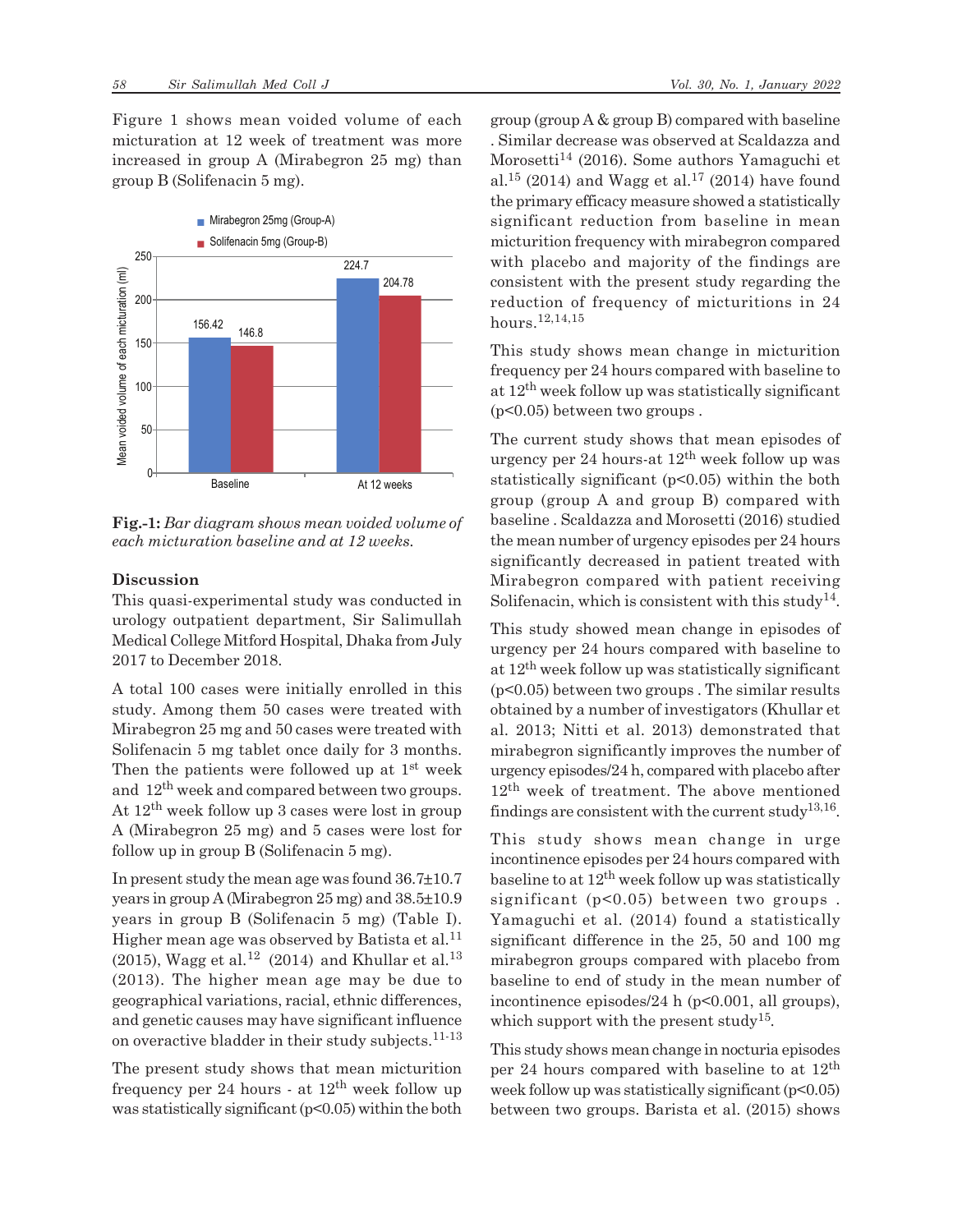that adjustment change from baseline was -0.95 and -0.94 in mirabegron and solifenacine group, which is consistent with this study<sup>11</sup>.

This study shows mean change in pad usage compared with baseline to at  $12<sup>th</sup>$  week follow up was not statistically significant (p>0.05) between two groups .

This current study shows that the mean voided volume of each micturition at 12th week follow up was statistically significant  $(p<0.05)$  within the group A compared with baseline similar observation was found done by Scaldazza and Morosetti, (2016). Abrams et al. (2015) reported that combined therapy had greater efficacy than solifenacin 5 mg alone on the change from baseline to end of treatment in the mean voided volume / micturition was well tolerated compared with the monotherapies or placebo<sup>14</sup>.

This study shows mean change in mean voided volume of each micturition compared with baseline to at  $12<sup>th</sup>$  week follow up was not statistically significant (p>0.05) between two groups . Wang et al. (2018) shows that the mean volume voided per micturition  $(P = 0.05)$  suggested that mirabegron and solifenacin had no significant differences in terms of OAB treatment which are comparable with the current study<sup>17</sup>.

#### **Conclusion**

This study shows both Mirabegron and Solifenacin are effective in improving primary over active bladder symptoms. Mirabegron shows greater outcome over solifenacin in primary overactive bladder in all age group for solution of micturition frequency per 24 hours, episodes of urgency per 24 hours, urge incontinence episodes per 24 hours and nocturia episodes per 24 hours is satisfactory. Therefore, at present, Mirabegron can be considered as the drug with the better outcome in the treatment of primary over active bladder.

#### **References**

- 1. Wein, A., (2011). Symptom-based diagnosis of overactive bladder: an overview. *Can Urol Assoc J*. 5, pp. S135– 136.
- 2. Stewart, W.F., Van Rooyen, J.B., Cundiff, G.W., Abrams, P., Herzog, A.R., Corey, R., Hunt, T.L., Wein, A.J., (2003). The prevalence and intact of overactive bladder in the U.S. *World J Urol*, 20, pp. 327-336.
- 3. Coyne, K.S., Wein, A., Nicholson, S., Kvasz, M., Chen,

C.I. and Milson, I. (2014). Economic burden of urgency urinary incontinence in the United States: a systematic review. *Journal of Managed Care Pharmacy*, 20(2), pp. 130-140.

- 4. Irwin, D.E., Milsom, I., Hunskaar, S., Reilly, K., Kopp, Z., Coyne, K., Kelleher, C., Hampel, C., Artibani, W., Abrams, P., (2006). Population –based survey of urinary incontinence, Overactive bladder, and other lower urinary tract symptoms in five countries: Resulting of the EPIC study. *Eur Ural,* 50(6), pp. 1306-1314.
- 5. Andersson, K.E., (2009). Prospective pharmacologic therapies for the overactive bladder. *Therapeutic Advances in Urology,* 1(2), pp. 71–83.
- 6. Cardozo, L., Lisec, M., Millard, R., van Vierssen-Trip, O., Kuzmin, I., Drogendijk, T.E.,Huang, M., Ridder, A.M., (2004). Randomized, double-blind placebo controlled trial of the once daily antimuscarinic agent solifenacin succinate in patients with overactive bladder. *J Urol,*172, pp. 1919–24.
- 7. Bennar, J.S., Nichol, M.B., Rovner, E.S., Jumadilova, Z., Alivir, J., Hussein, M., Fanning, K., Trocio, J.N. and Brubaker, L., (2010). Patients reported reasons for discontinuing overactive bladder medication. *BJU international,* 105(9), pp. 1276-1282
- 8. Abrams, P., Cardozo, L., Fall, M., Griffiths, D., Rosier, P., Ulmsten, U., van Kerrebroeck, P., Victor, A., Wein, A., (2002). The standardisation of terminology of lower urinary tract function: report from the Standardisation Sub-committee of the International Continence Society. *Neurourol Urodyn,* 21, pp. 167-178.
- 9. Lai, H.H., Boone, T.B., Appell, R.A., (2002). Selecting a Medical Therapy for Overactive Bladder. *Rev Urol.* 4, pp. S28–S37.
- 10. Ellsworth, P.I., Talavera, F., Kim, E.D., Schwartz, B.F., (2015). Overactive Bladder, Etiology, Diagnosis, and Impact. *Medscape,* 33, pp. 46-49.
- 11. Batista, J.E., Kolb, H., Herschorn, S., Rechberger, T., Cambronero, J., Halaska, M., Coppell, A., Kaper, M., Huang, M., Siddiqui, E., (2015). The efficacy and safety of mirabegron compared with solifenacin in overactive bladder patients dissatisfied with previous antimuscarinic treatment due to lack of efficacy: results of a noninferiority, randomized, phase IIIb trial. *Ther Adv Urol,* 7(4), pp. 167–179.
- 12. Wagg, A., Franks, B., Ramos, B. and Berner, T., (2015). Persistence and adherence with the new beta-3 receptor agonist, mirabegron, versus antimuscarinics in overactive bladder: early experience in Canada. *Canadian Urological Association Journal,* 9(9-10), p. 343.
- 13. Khullar, V., Amarenco, G., Angulo, J.C., Cambronero, J., Hoye, K., Milsom, I., Radziszewski, P., Rechberger, T., Boerrigter, P., Drogendijk, T., Wooning, M., Chapple, C., (2013). Efficacy and tolerability of mirabegron, a â(3)-adrenoceptor agonist, in patients with overactive